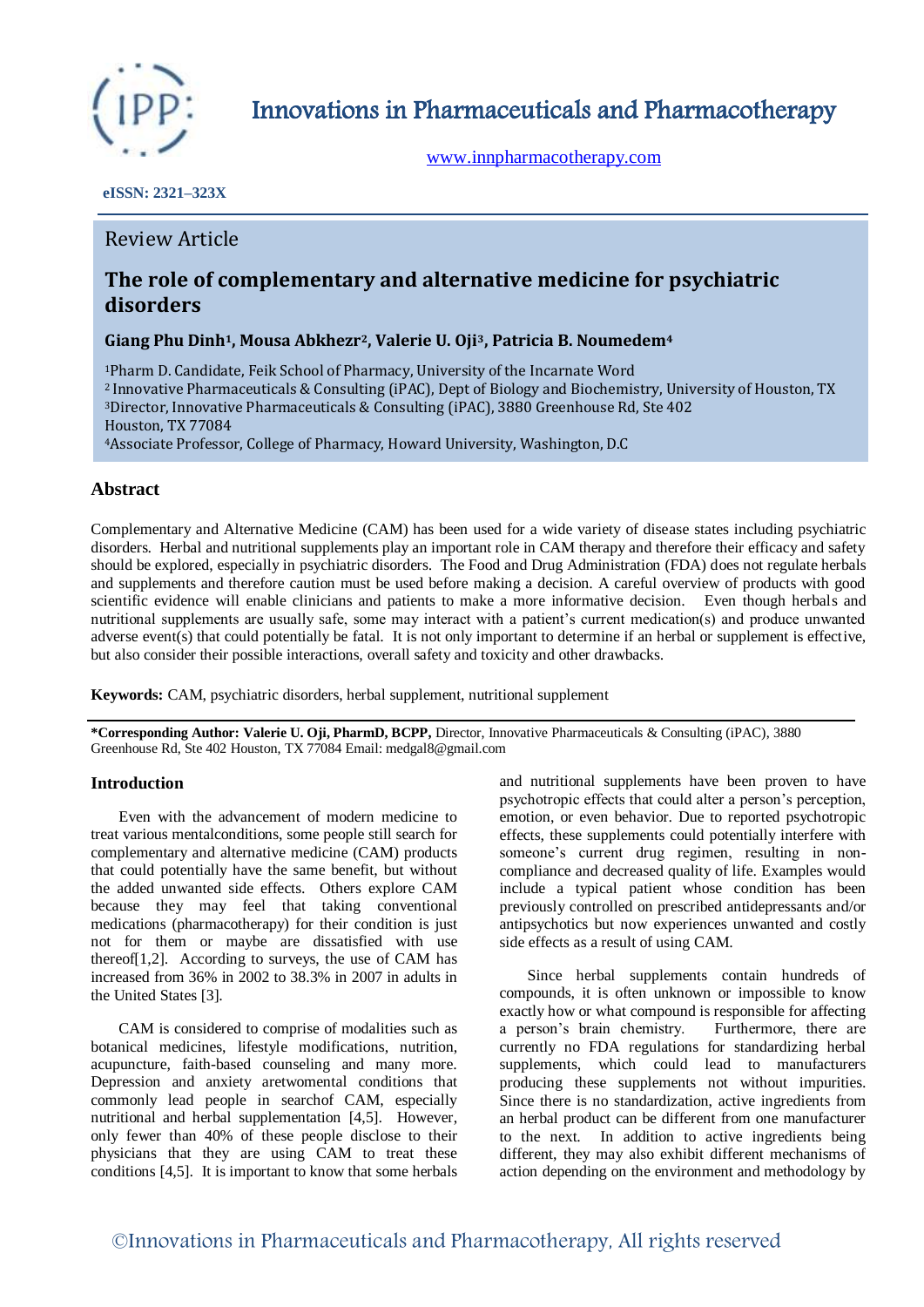which the plant extract was prepared. The environment is critical because depending on the plant, its chemical makeup can change due to the location of where it was grown due to soil difference and the time of the year it was harvested. Methodology explains how an herb was extracted and prepared during the packaging process, as preparation of a plant extract may destroy certain compounds or introduce more impurities into the finished product [6].Many people only think about the herb itself but rarely they take into consideration these factors that can also affect the efficacy and safety. Therefore, careful research on manufacturer, how the herb was prepared, and where it was grown are important aspects to consider before making a decision on use of any CAM, especially if professional advice was not sought. Individuals seeking to find out more about the manufacturer and product quality should consider [www.consumer.com](http://www.consumer.com/) as a great place to look at whether independent testing of nutritional products is currently available. Another great way to identify high quality products is by looking at the bottle for USP labeling. USP (U.S. Pharmacopeial Convention) is a nonprofit scientific organization that standardizes the strength, identity, quality, and purity of medicines, food ingredients, and dietary supplements manufactured [7]. By having the USP label, it means the product has been inspected for quality.

Some herbals and nutritional supplementations have been proven to help with depression, anxiety, and other central nervous system conditions while others are not. It is important to tease out these supplements versus the ones that are bogus based on the scientific data available. A careful overview of products with good scientific evidence will make it easier for consumers to find out which ones are efficacious as well as to determine the side effects and potential harms these supplements could pose. Below are some of the supplementations and/or herbalsthat are proven to be efficacious.

#### **Folic Acid/Folate**

#### **Common Usage:** Depression

**Background:** Folateis also known as vitamin B9 and can be obtained from foods such as leafy vegetables, organ meat, citrus, grains, and fortified breakfast cereal. Its role in the psychiatric world is that it gets converted to Lmethylfolate, which then plays an important part of synthesizing key chemical messengers in the brain responsible for mood elevation such as serotonin and dopamine. Another possible reason why folate helps with depression is by lowering homocysteine levels in the blood [8,9]. Studies have shown that low folate correlates with depression and people with low folate are less likely to respond to an antidepressant if they were taking it.

#### **Recommended Dosage:** 500 μg daily [9]

Things to Consider: People who currently taking methotrexate for cancer treatment efficacy maybe reduced with folate supplementation. High dose of folate have also been reported to reduce effectiveness of seizure medications [8,10]

**Omega-3 fatty acids** (eicosapentaenoic acid, EPA, or higher ratio of EPA to DHA formulation only)[8]

**Common Usage:** Depression, bipolar disorder

**Background:** Omega-3 fatty acids include eicosapentanoic acid (EPA) and docosahexanoic acid (DHA). These can be found in wild variety of seafood including wild salmon, striped bass, mackerel, and sardines. It has been used and accepted widely in the medical community for reducing the risk of cardiovascular disease. In the psychiatric world, only EPA has been shown to be beneficial for depression [12]. Omega-3 fatty acids help reduce stress hormone in the brain that have been linked to depression and normalizes the membrane of the brain tissues [11]. It also helps the central nervous system by inhibiting mental stress in the brain. Various studies have shown fish oil is beneficial for bipolar and depression as monotherapy and also conjunction with antidepressant [10].

The American Psychiatric Association's treatment recommendations for the use of omega-3 fatty acids bears testament to this strategy. Joseph R. Hibbeln, MD, from the National Institute on Alcohol Abuse and Alcoholism (NIAAA) tells Life Extension magazine, "The strongest evidence was found for managing major depressive symptoms, with the effect of omega-3s being at least as great, if not greater than, antidepressant medications.‖ Regarding these powerful fatty acids, Dr. Hibbeln further notes, "... deficient intakes may increase risk for mental distress."

#### **Recommended Dosage:** 1g of EPA a day [8]

**Things to Consider:** Fish oil can increase bleeding risk if overused, and should be monitored or considered for those people that are at high risk for bleeding or are taking medications that increases their bleeding risk[8]. Most common side effects are gastrointestinal disturbances, nausea, and "fishy" breath. It is important to consider high-quality fish oil as lower-quality can have increased number of toxins and impurities.

#### **S-Adenyosyl-L-methioine (SAMe)**

#### **Common usage:** Depression

**Background:** SAMe is a molecule that is derived from Lmethionine and is currently being sold in the United States as a supplement. SAMe is responsible for the synthesis of chemicals in the brain that help with mood elevation. Studies have shown its efficacy for mild and moderate depression and worked as well as conventional drug therapy in some trials [14-16].

**Recommended Dosage:** 200mg twice daily then up to 1800mg twice daily [17]

**Things to consider:**SAMe can cause nausea, headache, and anxiety[8]. It has not been studied in severe depression and it is unknown if it is efficacious in this patient group.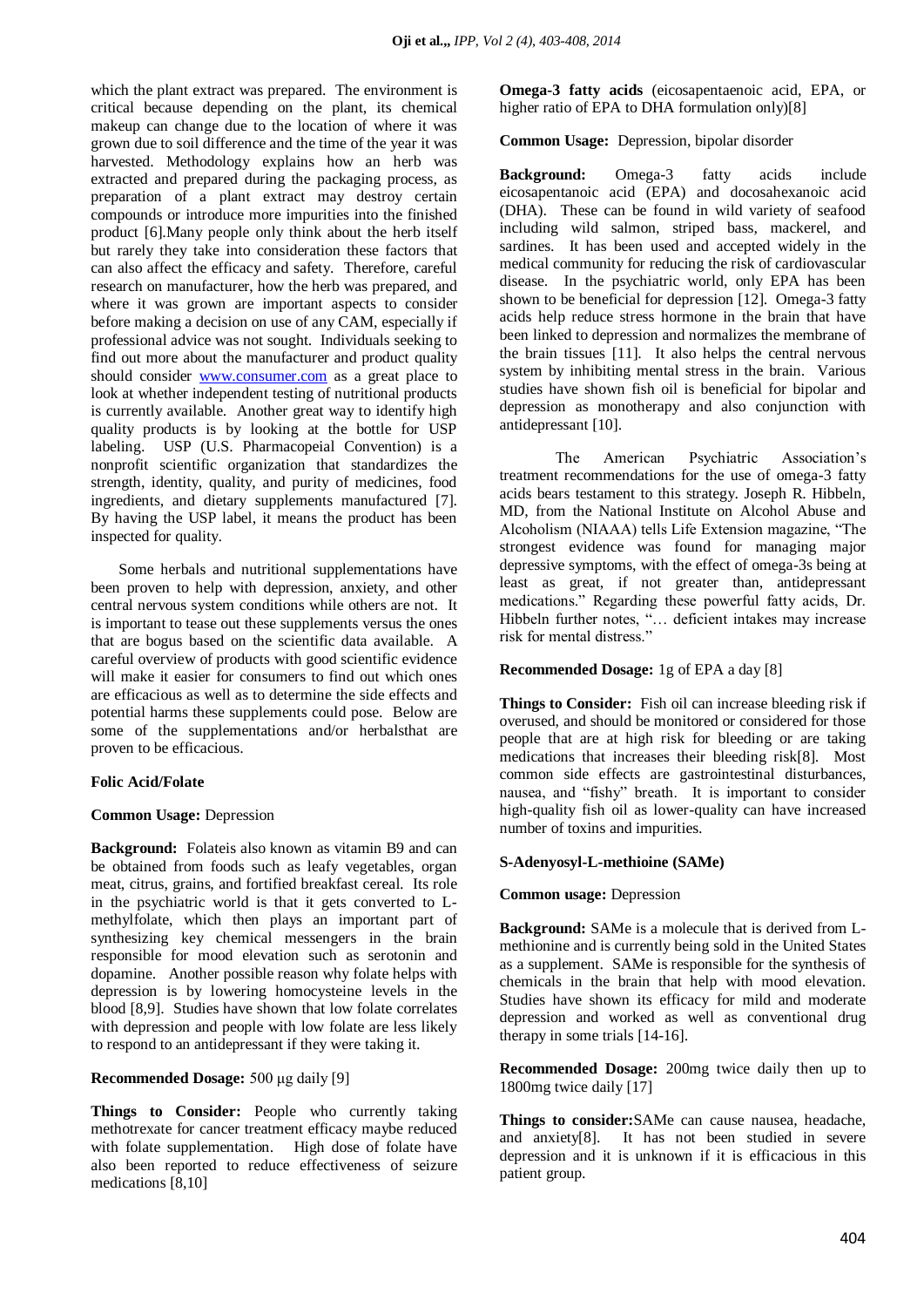#### **St. John's Worth (SJW)**

#### **Common Usage:** Depression

**Background:** SJW is one the most studied botanicals for the treatment of depression. Its mood elevating effect could be attributed to hypericin and hypericin-like constituents' active compounds in the plant [8,21]. Its proposed mechanism is through acting like a weak antidepressant, increasing the availability of mood elevating chemical, serotonin, in the brain [8,21,22]. Since it acts as a weak antidepressant, side effects are usually not a major issue when taking this medication. Evidences have shown that *hypericum*, an active compound in the plant, is more efficacious than placebo in helping milder and moderate depression while safer and less side effects reported [8,18-20]. However, SJW has many drug interactions that warrant evaluation by or consultation witha pharmacist or physician before purchase. SJW reduces the level of certain drugs circulating in the body and renders them ineffective by increasing the body's ability to metabolize and clear out those drugs [24].

**Recommended Dosage:** 300 mg of standardized extract three times daily and up to 600mg three times daily for moderate-to-severe illness [23].

**Things to Consider:** Combining SJW and other antidepressants can excessively increase levels of serotonin and symptoms should be monitored for such as: headache, rapid heartbeat, fever, and in blood pressure, hallucination, and agitation [8]. Consider talking to a pharmacist or physician if you are taking any other medications to prevent drug interactions.

#### **Gingko Biloba (Gingko)**

**Common Usage:** Depression, Alzheimer's dementia

**Background:** Ginkgo is important for its antioxidant effect that prevents injury of the brain. They provide neuroprotection and normalize stress related chemicals in the brain [25]. Due to its ability to prevent chronic damage, it is best for those who are over the age of 50 for whom depressive episodes are due to cerebrovascular disease [8,17]. Recent study has shown that gingko did not help to prevent the progression of Alzheimer's and should not be used for this indication [8].

**Recommended Dosage:** 80mg three times daily (24% gingko flavonglycosides) [17]

**Things to Consider:** Side effects of gingko headache, gastrointestinal discomfort, dizziness [17]. Studies have shown that it does not help with Alzheimer's disease and should not be used [39].

#### **Lavender:**

**Common usages:** anxiety, depression

**Background:** lavender is known for its aromatic scent that is used for relaxation. One trial showed women who took daily baths with lavender oil experienced an elevated mood and reduced aggression [35]. Furthermore, clinical trials have shown that supplementation of lavender 80 mg per day have the same efficacy as benzodiazepine with a better safety profile [41-44]. A combination of lavender drop with imipramine, an antidepressant, produced additional benefit, thus requiring less amount of imipramine [28].

**Recommended Dosage:** 1 drop of lavandula tincture taken with imipramine or daily bath with lavender oil [28]

**Things to Consider:** lavender tincture has only been studied in conjunction with imipramine and therefore its efficacy by itself is currently unknown.

#### **Zinc**

#### **Common Usage:** Depression

**Background:** Zinc is a naturally occurring mineral that can be obtained through food. Many proteins in the brain require zinc in order to function properly[29]. As you would expect, deficiency in zinc would then cause abnormal protein functions. A recently published metaanalysis of 17 clinical studies concluded that the blood zinc concentration in depressed individuals is 1.85 umol/l lower (approximately 12.3 percent) than in a nondepressed control group. Additionally, there was evidence that incrementally lower zinc levels correlated positively with the severity of clinical depression [40]. Studies have shown that using zinc up to 25mg a day by itself has been shown to help with depression and normalizes the body's zinc level [30].

#### **Recommended Dosage:** 25 mg a day [31]

**Things to Consider:** Zinc reduces the absorption of copper and copper must be supplemented if zinc is to be used for more than 2 months [8].

#### **L-Tryptophan and 5-hydroxytryptophan (5-HTP)**

#### **Common Usage:** Depression

#### **Background:**

Tryptophan is one of the many amino acids the body requires and is also needed to make serotonin, a mood elevating chemical, in the brain. Research shows that lower level of tryptophan is associated with major depression and increase the risk of suicide attempts in depressed patients [32]. It is important to know that antidepressants work by increasing the availability of brain serotonin but do not help produce it. By taking 5- HTP, the body is able to convert it to serotonin and increase its production. It is recommended to supplement with 5-HTP rather than tryptophan because it is more effective in crossing the blood brain barrier into the central nervous system [17].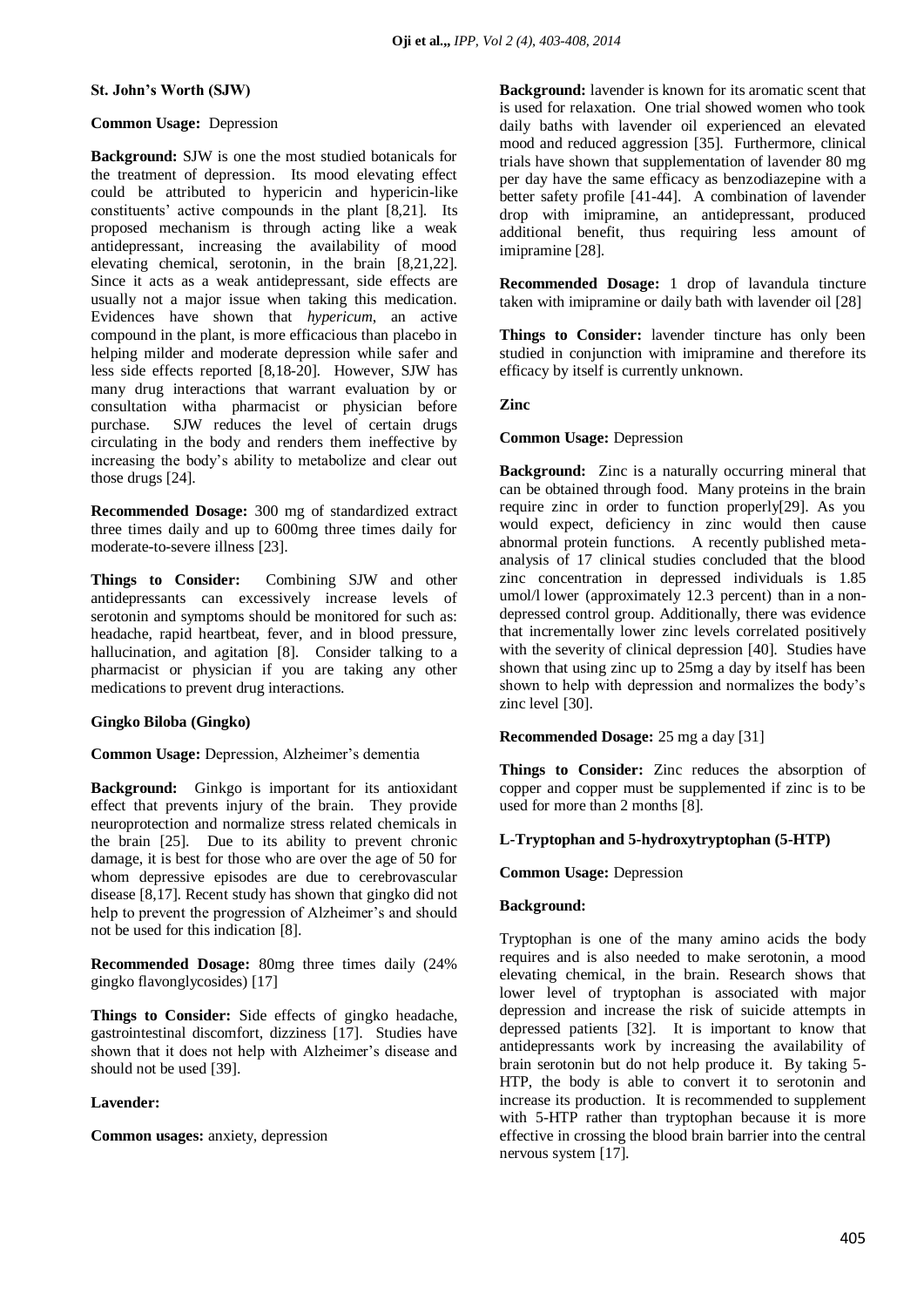|                    |  |  |  |  | Table 1. Uses and Dosages of CAM for Common Mental Illnesses (adapted from Dinh, Oji and Noumedem, 2014, |  |  |  |
|--------------------|--|--|--|--|----------------------------------------------------------------------------------------------------------|--|--|--|
| www.medpolicy.com) |  |  |  |  |                                                                                                          |  |  |  |

| Agents                              | Uses                                    | Dosage                                                     | Comments                                                                              |
|-------------------------------------|-----------------------------------------|------------------------------------------------------------|---------------------------------------------------------------------------------------|
| Folate                              | Depression                              | 500 microgram Daily                                        | Do not use with cancer treatments and<br>seizure medications                          |
| Fish Oil (EPA)                      | Depression                              | 1,000 mg EPA daily                                         | Increase bleeding risk, check current<br>medications that could increase bleeding     |
| S-Adenyosyl-L-<br>Methionine (SAMe) | Depression                              | 200mg - 1800mg twice daily                                 | Can cause nausea, headache, anxiety. Don't<br>use in severe depression                |
| St. John's Worth                    | Depression                              | 300mg -600mg three times<br>daily                          | Monitor for excessive serotonin symptoms                                              |
| Gingko Biloba                       | Depression<br>associated<br>Alzheimer's | 80mg there times daily                                     | Does not help with Alzheimer's. Can cause<br>dizziness, discomfort, and stomach upset |
| Lavender                            | Anxiety<br>Depression                   | drop<br>combined<br>with<br>$\mathbf{1}$<br>antidepressant | Do not use alone for Depression                                                       |
| Zinc                                | Depression                              | 25 mg daily                                                | Must supplement copper if taken $> 2$<br>months                                       |
| 5-HTP<br>L-Tryptophan               | Depression                              | 100-200mg<br>3x<br>daily<br>$500mg - 2,000mg$ daily        | Monitor for Serotonin Symptoms                                                        |
| Kava                                | Anxiety                                 | 120 -240mg of kavalactones                                 | May cause liver failure                                                               |
| Melatonin                           | Insomnia                                | $0.5 - 5$ mg, 20 minutes<br>before bed                     | May cause nocturnal asthma                                                            |

**Recommended Dosage: 5HTP:** 100mg three times daily up to 200mg three times daily. **Tryptophan:** 500mg daily up to 2000mg daily if needed [26]

**Things to consider:** 5-HTP in combination with antidepressant can cause high increase in serotonin level and side effects can be fatal. Must monitor for excessive level of serotonin by looking out for severe agitation, nausea, confusion, fast heartbeat, and increase in blood pressure.

#### **Kava**

#### **Common Usage:** Anxiety

**Background:** Through unknown mechanism, kava root extracts have been shown to have psychotropic properties

that reduce anxiety. Four out of six studies showed that kava roots reduce anxiety in general anxiety patients with no other mood disorder [8]. The results were comparable to taking an antidepressant [3]. However, kava has been known to cause liver damage in certain people due to improper preparation using acetone or ethanol extractions and using other parts of the plants [8]. It is recommended to only use peeled roots and water solute extraction method to prevent liver damage [8].

**Recommended Dosage:** 120 mg a day up to maximum of 240mg of kavalactones after 3 weeks if patient is not responding [8]

**Things to Consider:** patients should avoid alcohol and benzodiazepine while using Kava kava. Liver function tests should also be done routinely [8]. No data has been published regarding the use of kava with antidepressants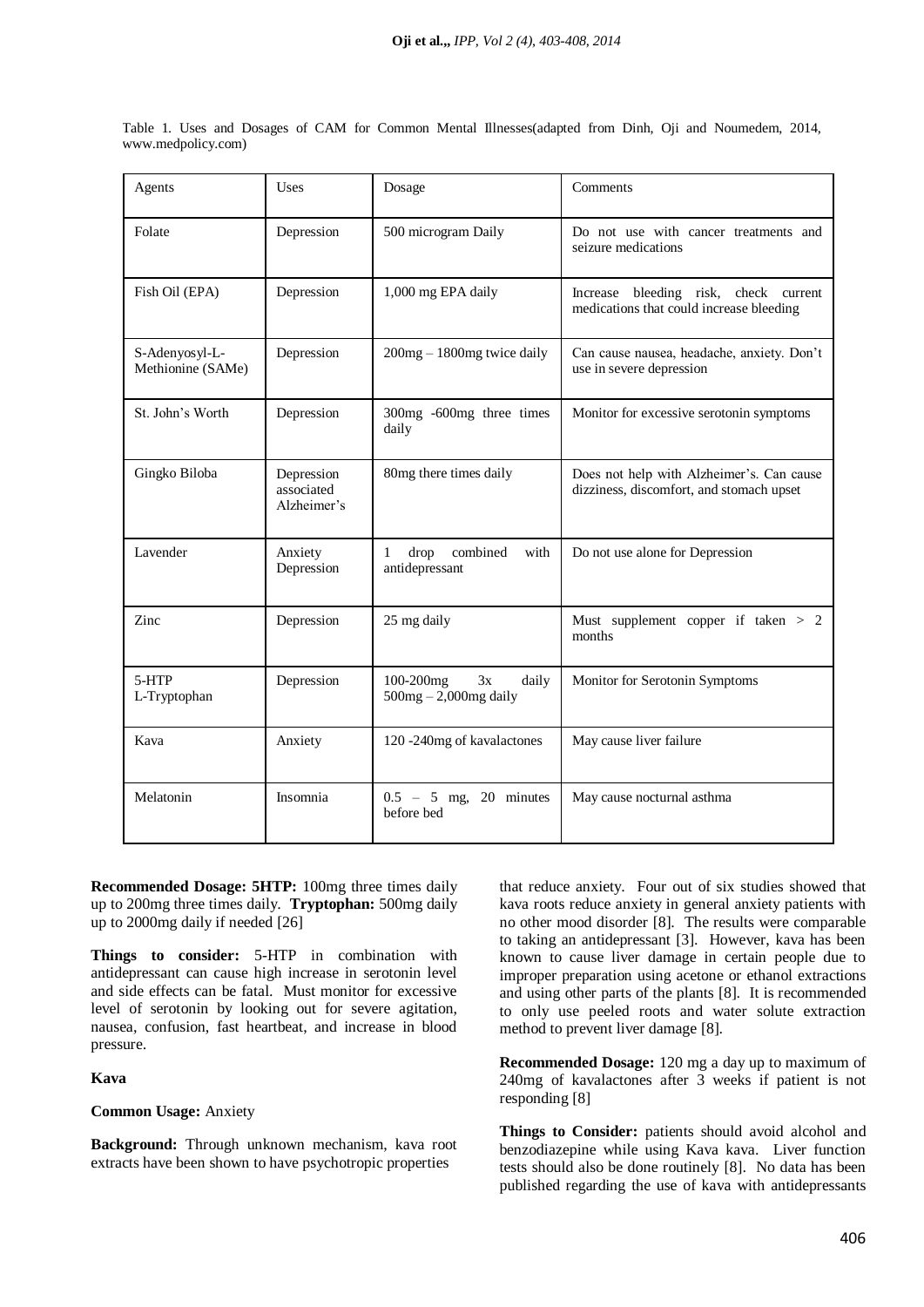and therefore caution should be taken when used in conjunction.

#### **Melatonin**

**Common Usage:** Insomnia, depression, seasonal affective disorder (SAD)

**Background:** melatonin is a naturally occurring chemical in the brain that is secreted by the pineal gland. It is responsible for regulating sleep cycle and helping with insomnia and jet lag. Melatonin only helps with depressed patients that are suffering from delayed sleep that are on antidepressant [33]. It is an excellent supplement or insomnia with no co-morbidities to maintain sleep, as well as SAD in winter months.

**Recommended dosage:** 0.5–5mg 20 minutes before bedtime [34]

**Things to consider:** high levels of melatonin have been associated with exacerbation of nocturnal asthma [35].

Other than using herbals and supplements, some people may choose faith-based counseling as a treatment for mental disorders. Since mental illnesses are usually multifactorial, it does not only affect our body physically but mentally as well. Spirituality and religion have been shown to have positive impact on coping behaviors, wellbeing, self-esteem, self-care, depression, anxiety, substance abuse, and medicating mind-body mechanism [37,38,45,46].It is important to note that many successful psychobehavioral therapies include spirituality as one of their components if not a major component in their programs. Due to many benefits, spirituality should be explored by going to a pastoral or some other form of spiritual care in patients with mental illness, especially if an individual expresses spirituality to be significant to them personally.

It is always important to discuss with your doctor, pharmacist and other health providers, especially one that is an experienced and licensed CAM professional, as combinations of herbals with conventional medicines may have devastating unwanted short or even long-term side effects. Keep in mind that CAM therapies are typically a complement to conventional medicines, not to be used as sole therapy without professional advice or if the conditions are serious or severe. In addition these therapies are not generally as safe and less expensive as postulated by many consumers. Caution should always be exercised, especially since CAM does not require FDA testing at this juncture. If used properly, they could decrease dosage of prescribed drug, but extra thought before using in combination with other medicines.

#### **Reference**

- 1. Furnham, A. (2007). Are modern health worries, ersonality and attitudes to science associated with the use of complementary and alternative medicine?. *British journal of health psychology*, *12*(2), 229-243.
- 2. Park, C. (2013). Mind‐Body CAM Interventions: Current Status and Considerations for Integration Into Clinical

Health Psychology. *Journal of clinical psychology*, *69*(1), 45-63.

- 3. Barnes, P. M., Bloom, B., & Nahin, R. L. (2008). Complementary and alternative medicine use among adults and children: United States, 2007.
- 4. McCaffrey, A. M., Eisenberg, D. M., Legedza, A. T., Davis, R. B., & Phillips, R. S. (2004). Prayer for health concerns: results of a national survey on prevalence and patterns of use. *Archives of Internal medicine*, *164*(8), 858-862.
- 5. Barnes, P. M., Powell-Griner, E., McFann, K., & Nahin, R. L. (2004, June). Complementary and alternative medicine use among adults: United States, 2002. In *Seminars in Integrative Medicine* (Vol. 2, No. 2, pp. 54-71). WB Saunders.
- 6. U.S. Pharmacopeial Convention. (n.d.). Retrieved October 21, 2014.
- 7. Garg, V., Dhar, V. J., Sharma, A., & Dutt, R. (2012). Facts about standardization of herbal medicine: a review. *Zhong Xi Yi Jie He Xue Bao*, *10*(10), 1077-1083.
- 8. Sarris, J. (2014). Nutrients and herbal supplements for mental health. *AN INDEPENDENT REVIEW*, 90.
- 9. Coppen, A., & Bailey, J. (2000). Enhancement of the antidepressant action of fluoxetine by folic acid: a randomised, placebo controlled trial. *Journal of affective disorders*, *60*(2), 121-130.
- 10. Fugh-Berman, A., & Cott, J. M. (1999). Dietary supplements and natural products as psychotherapeutic agents. *Psychosomatic Medicine*, *61*(5), 712.
- 11. Su, K. P., Huang, S. Y., Chiu, C. C., & Shen, W. W. (2003). Omega-3 fatty acids in major depressive disorder: a preliminary double-blind, placebo-controlled trial. *European Neuropsychopharmacology*, *13*(4), 267-271.
- 12. Archives of General Psychiatry 2002, 59, 913–919.
- 13. Nemets, B., Stahl, Z., & Belmaker, R. H. (2002). Addition of omega-3 fatty acid to maintenance medication treatment for recurrent unipolar depressive disorder. *American Journal of Psychiatry*, *159*(3), 477-479.
- 14. Mischoulon, D., & Fava, M. (2002). Role of S-adenosyl-Lmethionine in the treatment of depression: a review of the evidence. *The American journal of clinical nutrition*, *76*(5), 1158S-1161S.
- 15. Nguyen, M., & Gregan, A. (2002). S-adenosylmethionine and depression. *Australian family physician*, *31*(4), 339
- 16. Agency for Healthcare Research and Quality, the United States Department of Health and Human Services 2002, 64,  $1 - 3$
- 17. Pizzorno, J. E., & Murray, M. T. (Eds.). (2012). *Textbook of natural medicine*. Elsevier Health Sciences
- 18. Linde, K., Ramirez, G., Mulrow, C. D., Pauls, A., Weidenhammer, W., & Melchart, D. (1996). St John's wort for depression—an overview and meta-analysis of randomised clinical trials. *Bmj*, *313*(7052), 253-258.